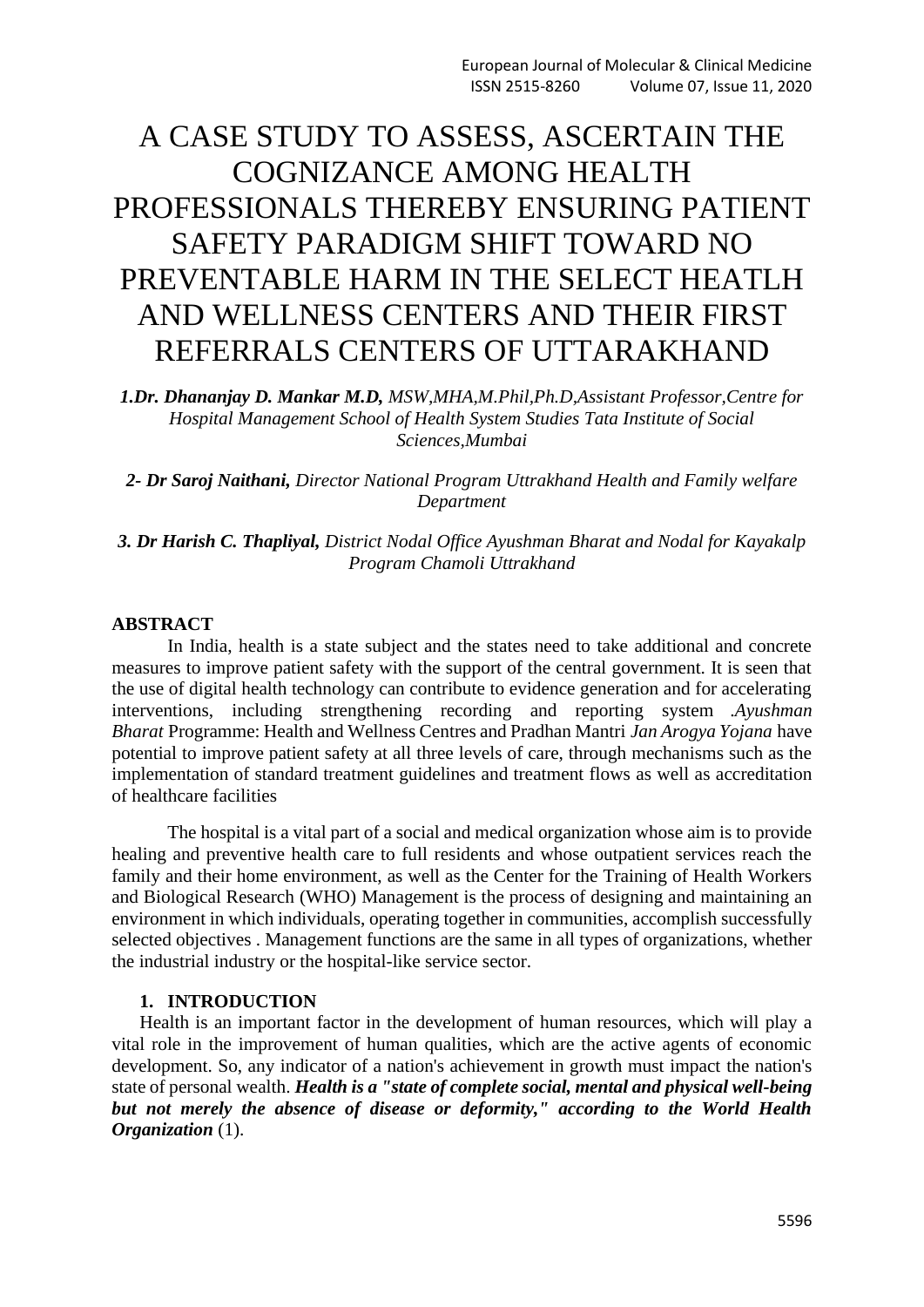Safety of patient health is one of the pillars of healthcare. Adverse effects are seen when the service provided is of low quality. Several countries are engaged in improving patient safety and the efforts have demonstrated that though the healthcare system differs from country to country, challenges and solutions are almost the same. It should be of utmost importance for healthcare providers to give healthcare safely to the people.

In today's scenario of complex health providing scenario with pressure to treat patients as soon as possible, the challenge is to provide healthcare safely. In such a high-pressure environment, things tend to get wrong and patient safety can be compromised. In such an environment, the aim is to avoid "avoidable harm" to the patient, during the period of patient care  $<sup>1</sup>$ .</sup>

Patient safety can be defined as "the reduction of unnecessary harm associated with healthcare to an acceptable minimum" . Unsafe health services are increasingly being recognized amongst the classical barriers to access to healthcare, I, e., physical, financial, and information access. In the case of unsafe care, trust in the healthcare system is eroded in people's minds. This may lead to alteration in availing healthcare and can increase expenditure, demotivates healthcare workers and can harm the population as a whole .

The government of India has undertaken several initiatives for improving the quality of healthcare and improving patient safety. The release of the National Patient Safety Implementation Framework (NPSIF, 2018-2025) is a major development, which with six objectives, 21 priorities, and 81 interventions intend to integrate key patient safety initiatives in India. NPSIF has recommended six strategic objectives regarding the establishment of institutional framework/mechanisms; assessment and reporting of adverse events; competent health workforce; infection prevention and control; safety in programmatic and clinical domains and patient safety research<sup>7</sup>. The NPSIF aim and objectives are aligned with Regional Strategy for Patient Safety in the WHO South-East Asia Region (2016-2025) endorsed by the 68th Regional Committee of WHO South-East Asia Region.

# **2. RESEARCH METHODOLOGY**

# **Objectives of the study:**

- To study the awareness among health professionals about patient safety.
- To find out the basic knowledge of health professionals about biomedical waste and drug safety.
- To find out the level of satisfaction of the healthcare professional about job satisfaction and their basic problems.

### **Type of study design Material and Methods**

**Area of study**- This particular study was planned at district Chamoli of Uttrakhand including 3 blocks named Karanprayag, Pokhri, Gairsain.

**Duration of Study**- 9 months, including 4 months for data collection (June 2009-February 2020)

**Study population:** doctors, staff nurses and paramedics (who directly or indirectly are part of clinical works). The total strength of skilled manpower or population/universe is 189.

**Sampling units-** hospital staff who are directly/ indirectly involved in clinical works like a doctor, staff nurse, ANM, pharmacists, etc.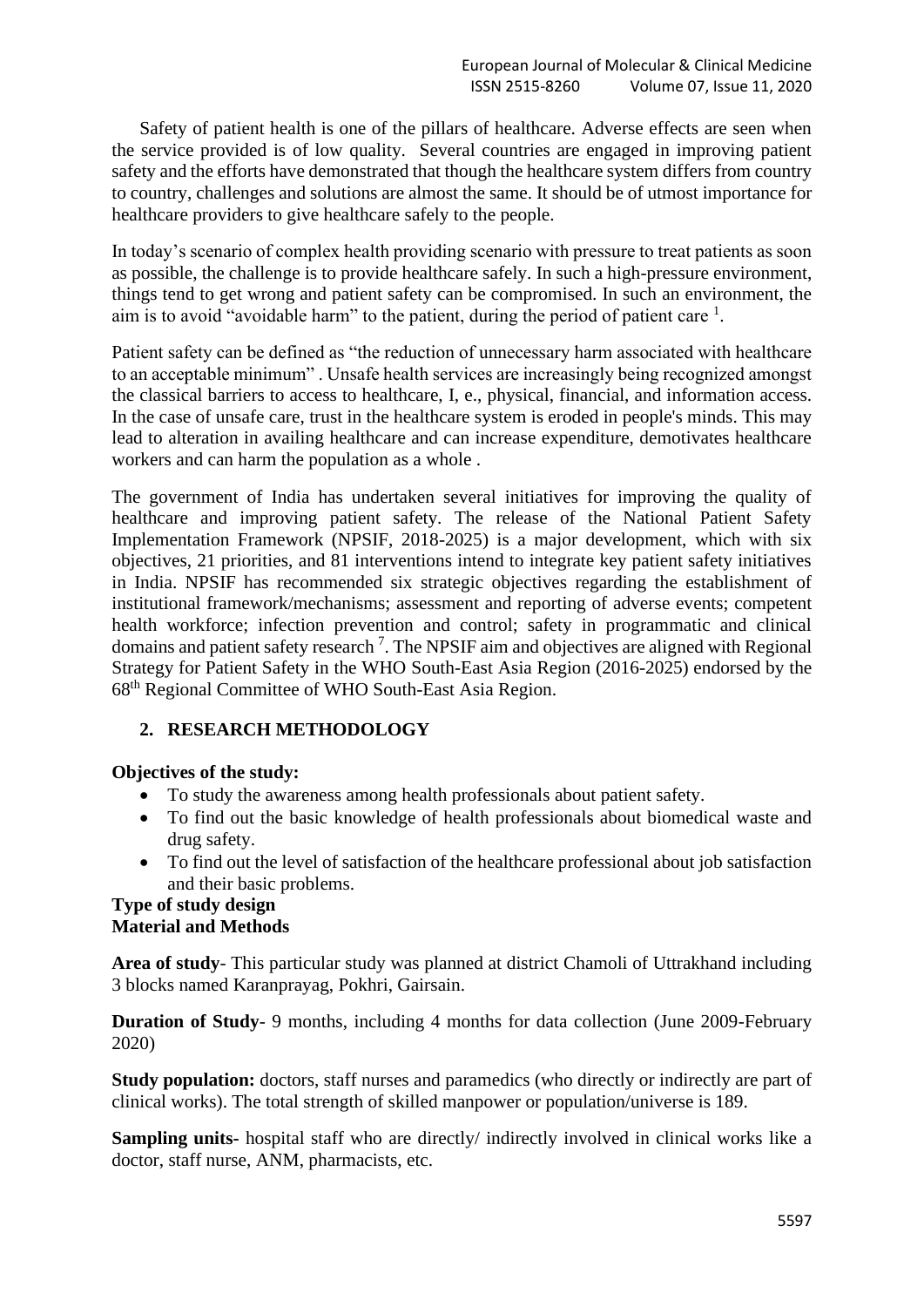**Determining sample size-** As our population is known and based on previous studies done and conduct of a pilot study to estimate the value of the probability of success, researcher apply the formula to calculate sampling size

 n= (N)(Z)\*(P)(q) (N)(e)2 +(Z)2 (P)(q)

n=minimum required sample size

N=population size=189

Z = level of confidence (alpha)  $=95\% = 1.96$ 

e = level of significance (beta)  $=5\% = 0.05$ 

P= probability of success= $60\%$ = $0.6$ 

 $q=$  probability of failure=  $40=0.4$ 

**Sampling Technique**- Nonprobability sampling technique (snowball sampling) where the initial group of respondents was selected randomly. Subsequently, respondents were selected based on referrals or information provided by the initial group of respondents.

**Source of data-** 102 health professionals between 24-58 years of age, both sex selected for the study.

**Study groups**- They were classified into 3 groups based on job profile doctors, staff nurses, paramedical. Again as they are from different classes of health facilities so researchers subdivided them according to their hospital types e.g. HWCs, PHC, CHC, and SDH.

## **Inclusion criteria**-

- $\triangleright$  Working in a public hospital of district Chamoli (UK).
- $\triangleright$  directly or indirectly involved in the treatment or clinical services, preference was given to doctors and staff nurse

**Exclusion criteria-** The following subjects will be excluded from the study

- $\triangleright$  private hospital and its staff
- $\triangleright$  the non-technical staff of the hospital
- $\triangleright$  district hospital staff

**Data collection**: Data for this study was collected using a questionnaire developed by the researcher. The questionnaire was divided into the following parts (a) personal information (b) job satisfaction (c) awareness about patient safety (d) physical safety of work station medication safety (e) patient right (f) infection control and (g) feedback. There were some open-ended and close-ended questions and the majority of questions were of scoring types.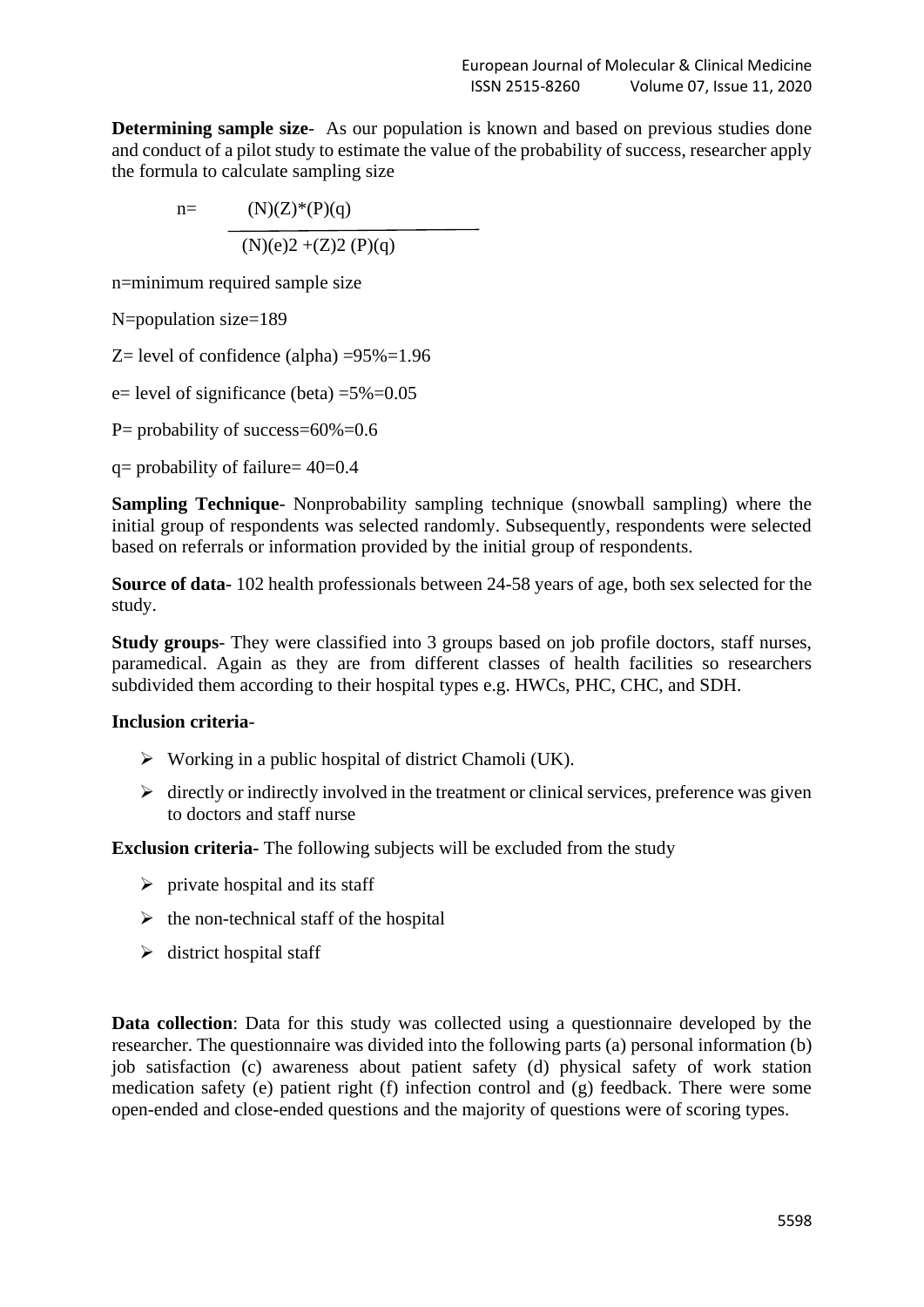### **3. Results and Discussion**

Health and Wellness centres are envisaged to deliver with an expansion of primary care service which addresses the basic primary health care need of the entire population in their area thus creating access, quality, universality, and equity in service delivery. The present study was done to evaluate and analyse the current status of awareness about patient safety and preventable harm among healthcare professionals at HWCs and the next level hospital health care providers where they refer cases like PHC and CHC now upgraded as SDH Karanprayag in Uttarakhand. In this study researcher used primary data. Data for this study were collected using a questionnaire developed by the researcher. The questionnaire was divided into partspersonal information, job satisfaction, awareness about patient safety, the physical safety of work station medication safety, patient right, infection control, and feedback. There were some open-ended and close-ended questions and the majority of questions are of scoring types. List of 102 health personals including specialists, medical officers, mid-level health providers, staff nurse/ ANMs, pharmacists, and various paramedical staff from three blocks (karanprayag, pokhri, gairsain) of district chamoli is prepared. Respondents present heterogeneous patterns as they are from different strata of IPHS norms i.e. from HWCs, PHC, CHC, and SDH. Part one consisted of personal information and details of respondents. In the second part, respondents were asked to answer about difficulty at work station and this was an open-ended question so those respondents feel friendly to answer the next level of questions. Interestingly most of them have transport issues at the top and security issues with this.

The second question was about awareness about patient safety and very unfortunately this was unfilled/ unanswered or filled with irrelevant answers, only very few are aware of patient safety and even most of them don't know about medical error. To know about their awareness about patient safety in this section one open-ended question was set but most respondents didn't fill it, either they don't want to share their experience or simply avoiding this question.

The third part of the questionnaire was about the physical safety of hospital and infrastructure and under these categories, most of them respond in satisfactory/ average marking, interestingly and unluckily mean of transport of an emergency patient to ER room is by manual supports most of them haven't ramp or road.

The fourth section was about medication safety and again very few were aware of the high alert medication and the lesser percentage was familiar with lookalike sound-alike medication and those who even know the term are not capable to give example. This is not a good sign for the health system.

In the next section, we asked about patient rights as in the last stage of labour what they are doing and a very large number of respondents including doctors even LMO said that they refer patients and most of them don't have an ambulance facility.

As we asked about immunization services and though have immunization facility at their hospital most of them don't have powers back up to maintain the cold chain and putting a big question on quality of vaccination.

Under section seven we asked some basic questions about infection control like biomedical waste, color coding dustbin, spill management, needle prick protocol, and the response was mixed and satisfactory but need to improve.

Finally, we expect feedback from respondents about patient safety and valuable suggestions but as most of them were unaware of term patient safety so they answered their problems, very few gave fruitful points.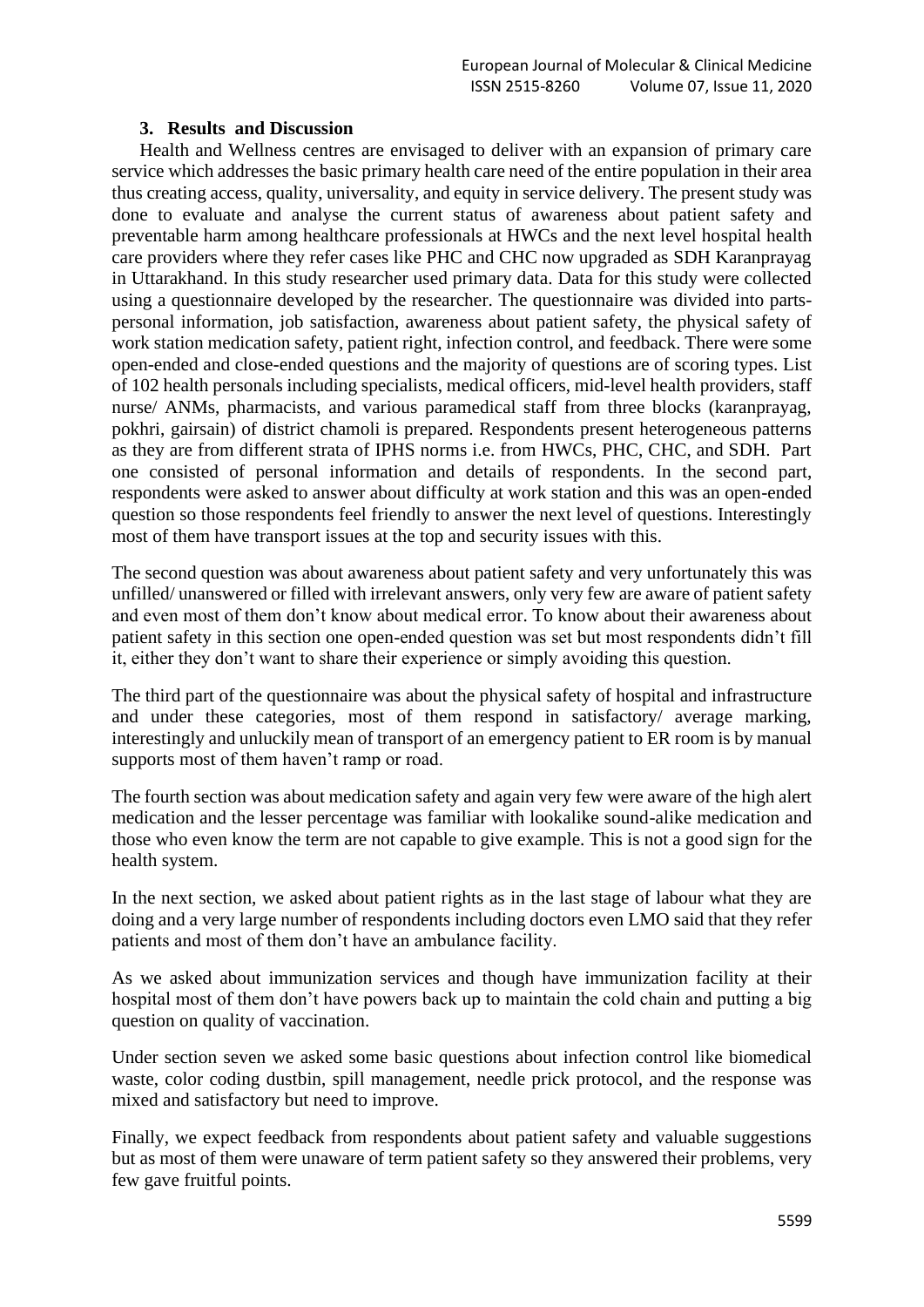## **Statistical Analysis:**

The results were analysed using descriptive statistics and making comparisons among the various groups. Categorical data were summarized as in proportions and percentages (%)

Confidence interval: This tells about the predictive range of population proportion. It depends on the level of confidence which may be taken as either 95% or 90%.

The  $(1 - \alpha)100\%$  confidence interval of a parameter is calculated by using the formula

$$
(1-\alpha)100\% CI = \left( \left[ p - z_{\alpha} \cdot \sqrt{\frac{pq}{n}} \right], \left[ p + z_{\alpha} \cdot \sqrt{\frac{pq}{n}} \right] \right)
$$

Where *p* is the sample proportion, *q* is the conjugate proportion and *n* is the sample size. *z* shows the *SNV* distribution whose value is taken at 5% level of significance.

UCL is abbreviated for Upper confidence limit while LCL for Lower confidence limit.

The p-value was taken significant when less than  $0.05$  (p $<0.05$ ) and Confidence interval of 95% was taken.

The result is summarized in the following tables & graphs:

**Table – 1: Distribution of Respondents according to Gender**

| Respondents | No. | $\%$  |
|-------------|-----|-------|
| Male        | 53  | 52.0  |
| Female      | 49  | 48.0  |
| Total       | 102 | 100.0 |

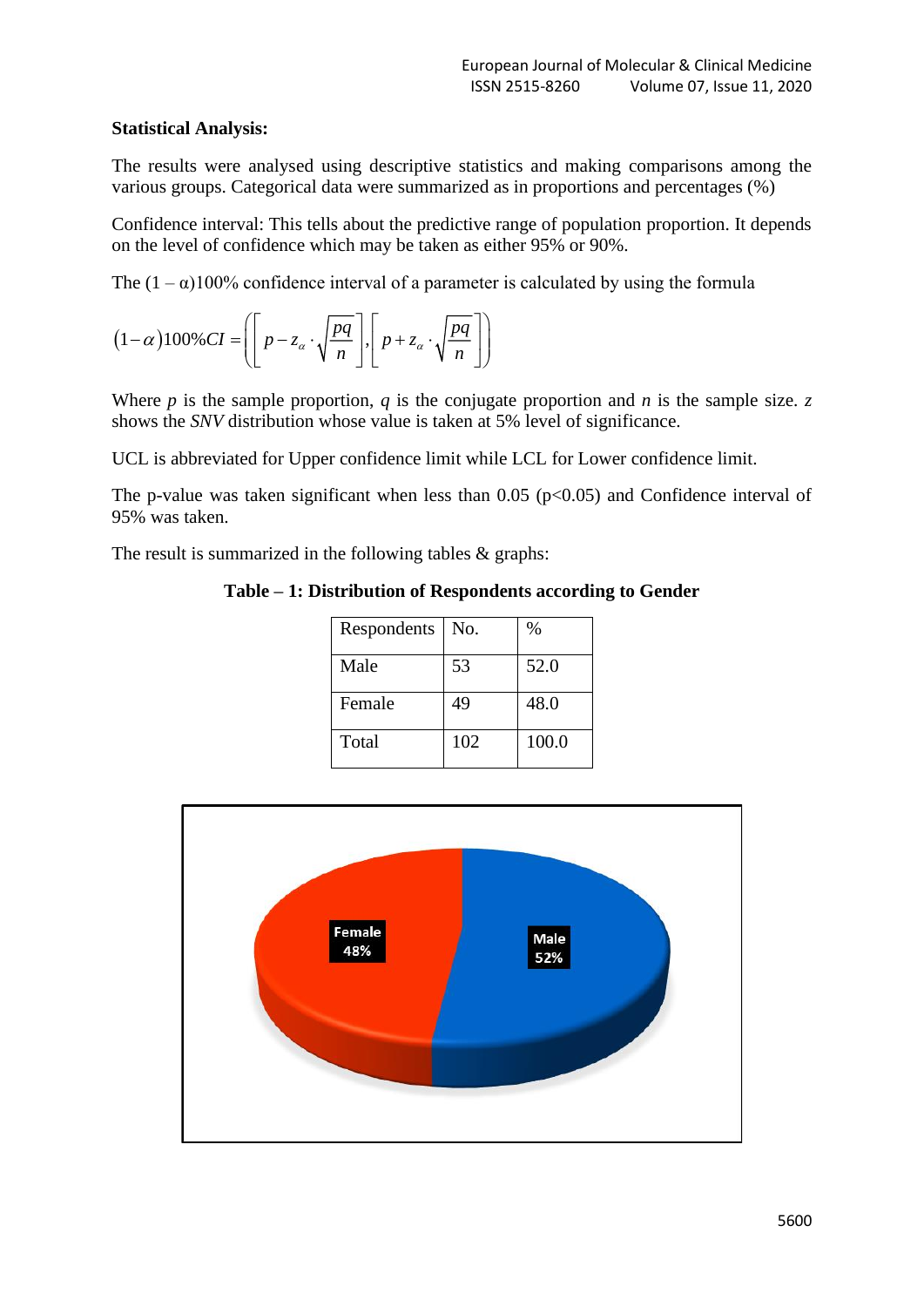Among the total 102 respondents, 53 (52.0%) were males while rest 49 (48.0%) were females. Hence males  $&$  females were almost in equal proportion.

| Respondents                     | No. | %     |
|---------------------------------|-----|-------|
| Doctors                         | 39  | 38.2  |
| Staff nurse/ ANMs               | 32  | 31.4  |
| Pharmacist<br>and<br>paramedics | 31  | 30.4  |
| Total                           | 102 | 100.0 |

**Table – 2: Distribution of Respondents according to Profession**

Among the total 102 respondents, 39 (38.2%) were doctors, 32 (31.4%) were staff nurses/ANM's and rest 31 (30.4%) were pharmacists and paramedics. Hence doctors were in a relatively larger proportion while the rest two categories were almost in equal proportion.



| Respondents | No. | %     |
|-------------|-----|-------|
| <b>HWC</b>  | 36  | 35.3  |
| <b>PHC</b>  | 8   | 7.8   |
| <b>CHC</b>  | 22  | 21.6  |
| <b>SDH</b>  | 36  | 35.3  |
| Total       | 102 | 100.0 |

Among the total 102 respondents, the majority were from HWC and SDH with 36 (35.3%) individuals each. 22 (21.6%) were from CHC and at least 8 (7.8%) were from PHC.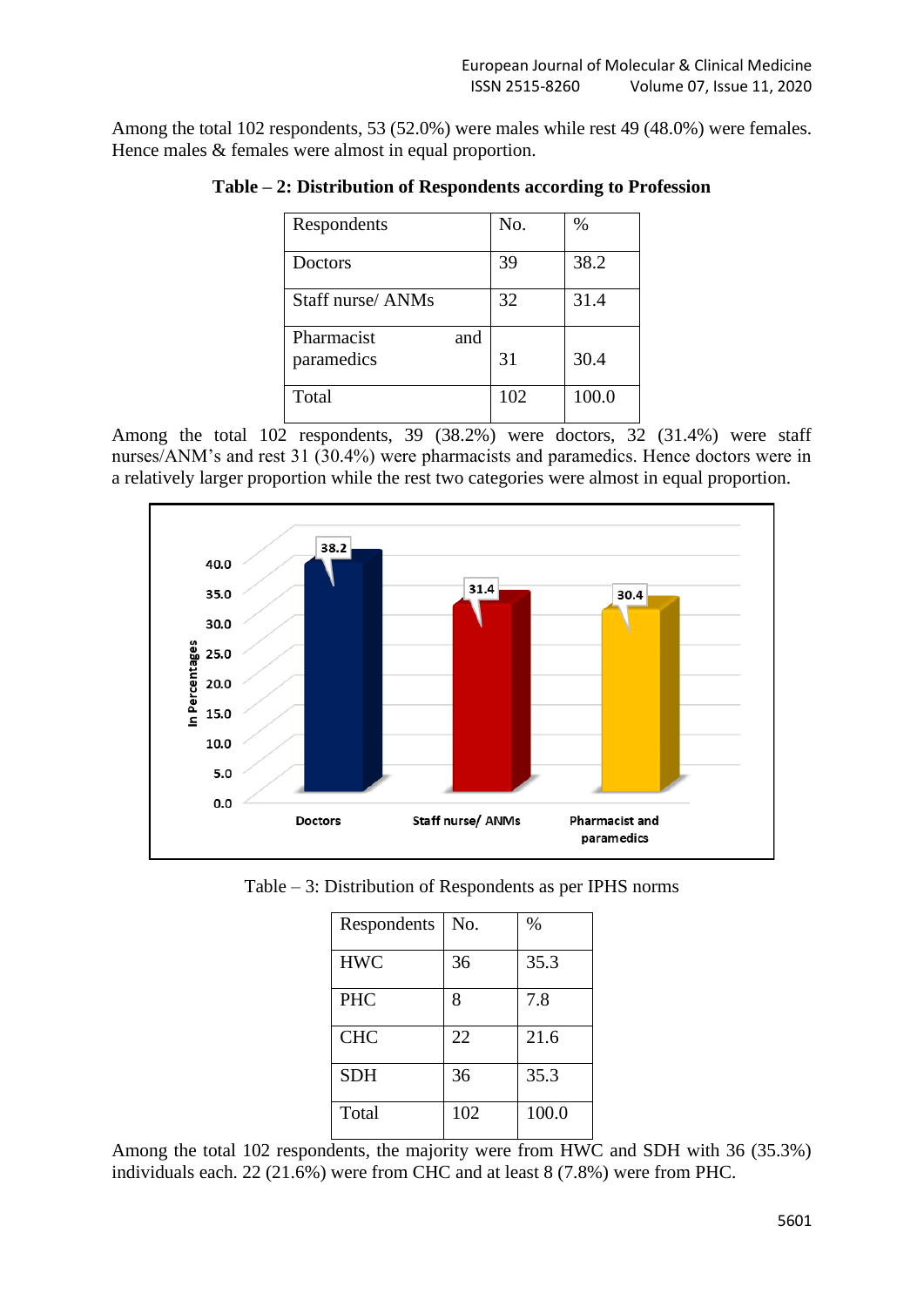

**Table – 4: Distribution of Respondents as per Principals' complaint or problem**

| Principal complaint  | No. | $\%$  | 95% CI     |            |
|----------------------|-----|-------|------------|------------|
|                      |     |       | <b>LCL</b> | <b>UCL</b> |
| Transport issue      | 56  | 54.9  | 45.2       | 64.6       |
| Infrastructure issue | 20  | 19.6  | 11.9       | 27.3       |
| Security issue       | 12  | 11.8  | 5.5        | 18.0       |
| Accommodation        |     |       |            |            |
| issue                | 9   | 8.8   | 3.3        | 14.3       |
| Salary issue         | 5   | 4.9   | 0.7        | 9.1        |
| Total                | 102 | 100.0 | 100.0      | 100.0      |

Among the total 102 respondents, the majority (54.9%) was facing transport issues followed by the infrastructure issues as complaints by 20 (19.6%) respondents. Other big issues were security (11.8%), accommodation (8.8%), and salary (4.9%). So in the reference population, it was expected with 95% confidence that transport problem lies within the range 45.2% - 64.6%, infrastructure problem lies with some lower range of 11.9% - 27.3% and so on.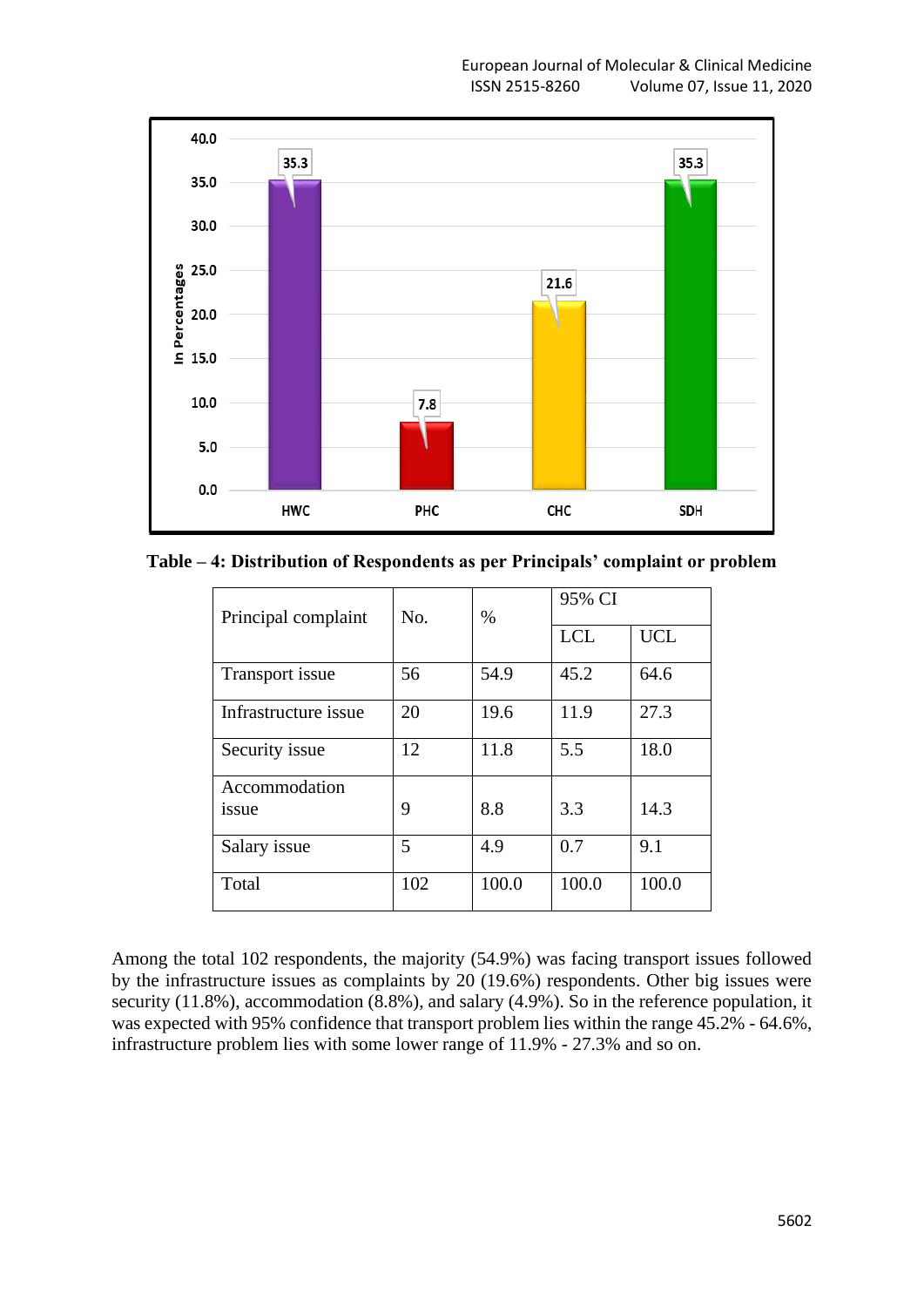

| Table – 5: Awareness among health professionals about patient safety and medical |  |
|----------------------------------------------------------------------------------|--|
| error                                                                            |  |

| Awareness about patient safety | No. | $\%$  | 95% CI     |            |
|--------------------------------|-----|-------|------------|------------|
| and medical error              |     |       | <b>LCL</b> | <b>UCL</b> |
| Aware of patient safety        |     |       |            |            |
| and answer genuinely           | 32  | 31.4  | 22.4       | 40.4       |
| Unaware of patient safety      | 40  | 39.2  | 29.7       | 48.7       |
| Didn't answer                  | 30  | 29.4  | 20.6       | 38.3       |
| Total                          | 102 | 100.0 | 100.0      | 100.0      |

Among the total 102 respondents, only 32 (31.4%) were aware of patient safety and answered genuinely. So, among the study population, the awareness about patient safety was expected to be lying within the range 22.4% - 40.4% with 95% confidence. Further 40 (39.2%) were unaware about patient safety rules (95% expected confidence range 29.7% - 48.7%) and 30 (29.4%) didn't answered it.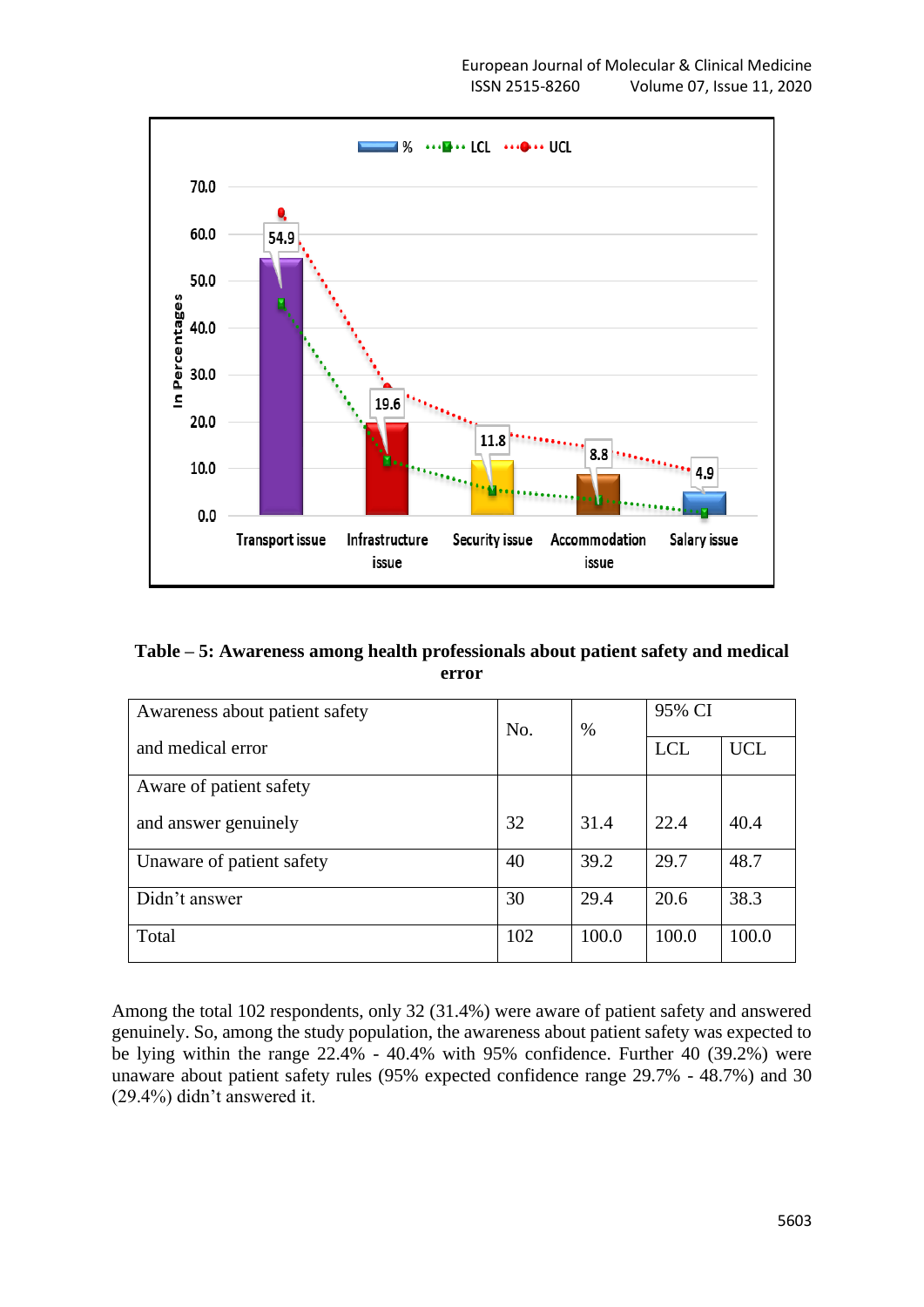

**Table – 6: Awareness among health professionals about physical safety**

| Awareness about<br>Physical safety | No. | $\%$  | 95% CI     |            |
|------------------------------------|-----|-------|------------|------------|
|                                    |     |       | <b>LCL</b> | <b>UCL</b> |
| Excellent                          | 21  | 20.6  | 12.7       | 28.4       |
| Satisfactory                       | 69  | 67.6  | 58.6       | 76.7       |
| Pathetic                           | 12  | 11.8  | 5.5        | 18.0       |
| Total                              | 102 | 100.0 | 100.0      | 100.0      |

Among the total 102 respondents, 21 (20.6%) had excellent awareness of physical safety. So among the study population, the awareness of excellent level about physical safety was expected to be lying within the range 12.7% - 28.4% with 95% confidence. Further 69 (67.6%) had satisfactory awareness about physical safety. So, among the study population, the awareness of satisfactory level about physical safety was expected to be lying within the range of 58.6% - 76.7% with 95% confidence. On the other hand, 12 (11.8%) had a pathetic awareness of physical safety. So, among the study population, the awareness of the pathetic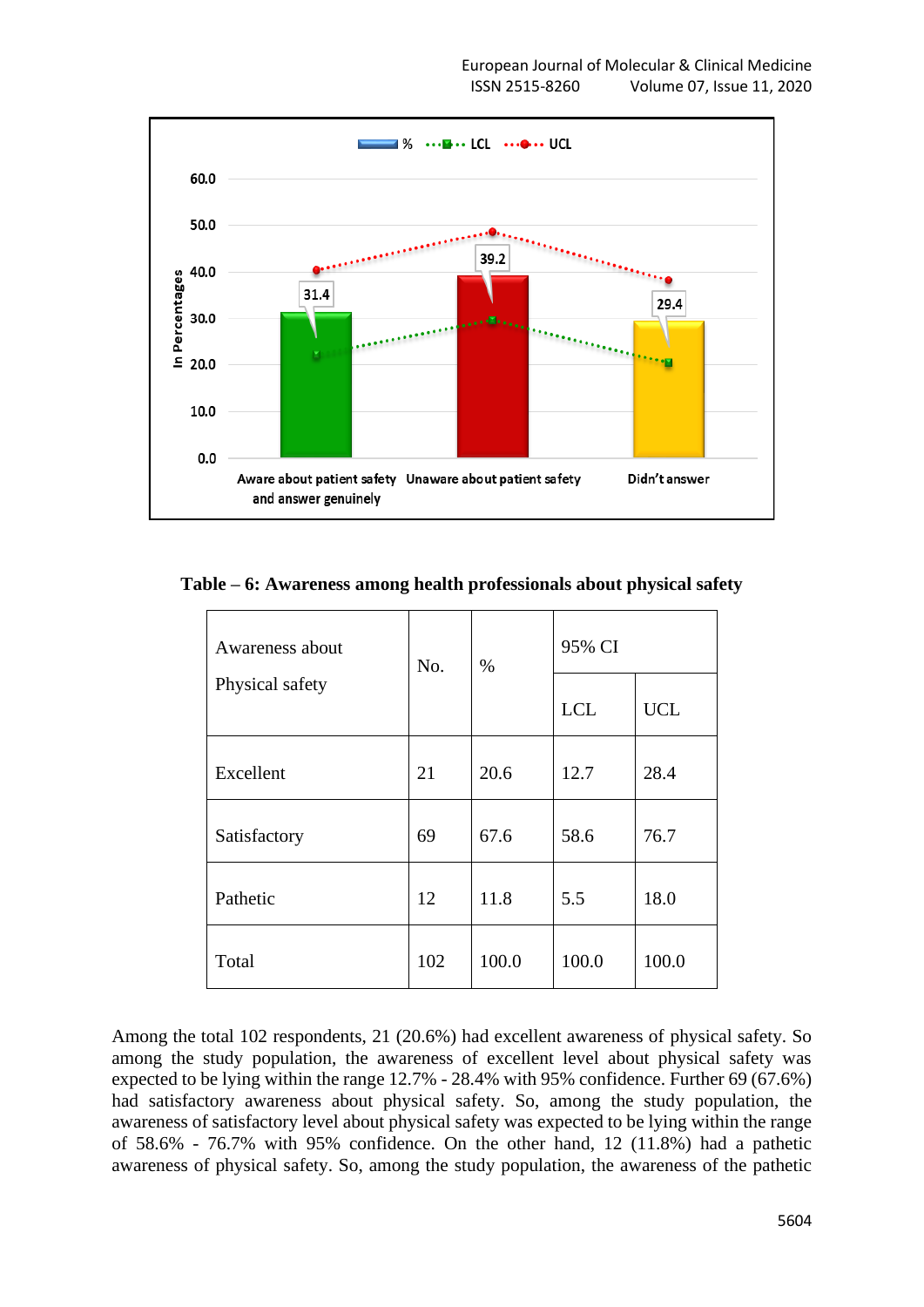level about physical safety was expected to be lying within the range 5.5% - 18.0% with 95% confidence.



**Table – 7: Awareness among health professionals about medication safety**

| Awareness about   | No. | $\%$  | 95% CI     |            |
|-------------------|-----|-------|------------|------------|
| medication safety |     |       | <b>LCL</b> | <b>UCL</b> |
| Aware             | 32  | 31.4  | 22.4       | 40.4       |
| Not aware         | 40  | 39.2  | 29.7       | 48.7       |
| Unanswered        | 30  | 29.4  | 20.6       | 38.3       |
| Total             | 102 | 100.0 | 100.0      | 100.0      |

Among the total 102 respondents, only 32 (31.4%) were aware of medication safety and answered genuinely. So among the study population, the awareness about medication safety was expected to be lying within the range 22.4% - 40.4% with 95% confidence. Further 40 (39.2%) were unaware about medication safety rules (95% expected confidence range 29.7% - 48.7%) and 30 (29.4%) didn't answered it.

## **4. CONCLUSION**

The study was conducted with aim to assess Assess, Ascertain the Cognizance among Health Professionals thereby ensuring Patient Safety. Our study observed considerable variance in the attitude of health workers with major issue being lack of resources at their wellness centers.

Our study had equal number of males vs. female respondents. Maximum respondents were doctors, followed by staff nurses / ANM's, pharmacists and paramedics.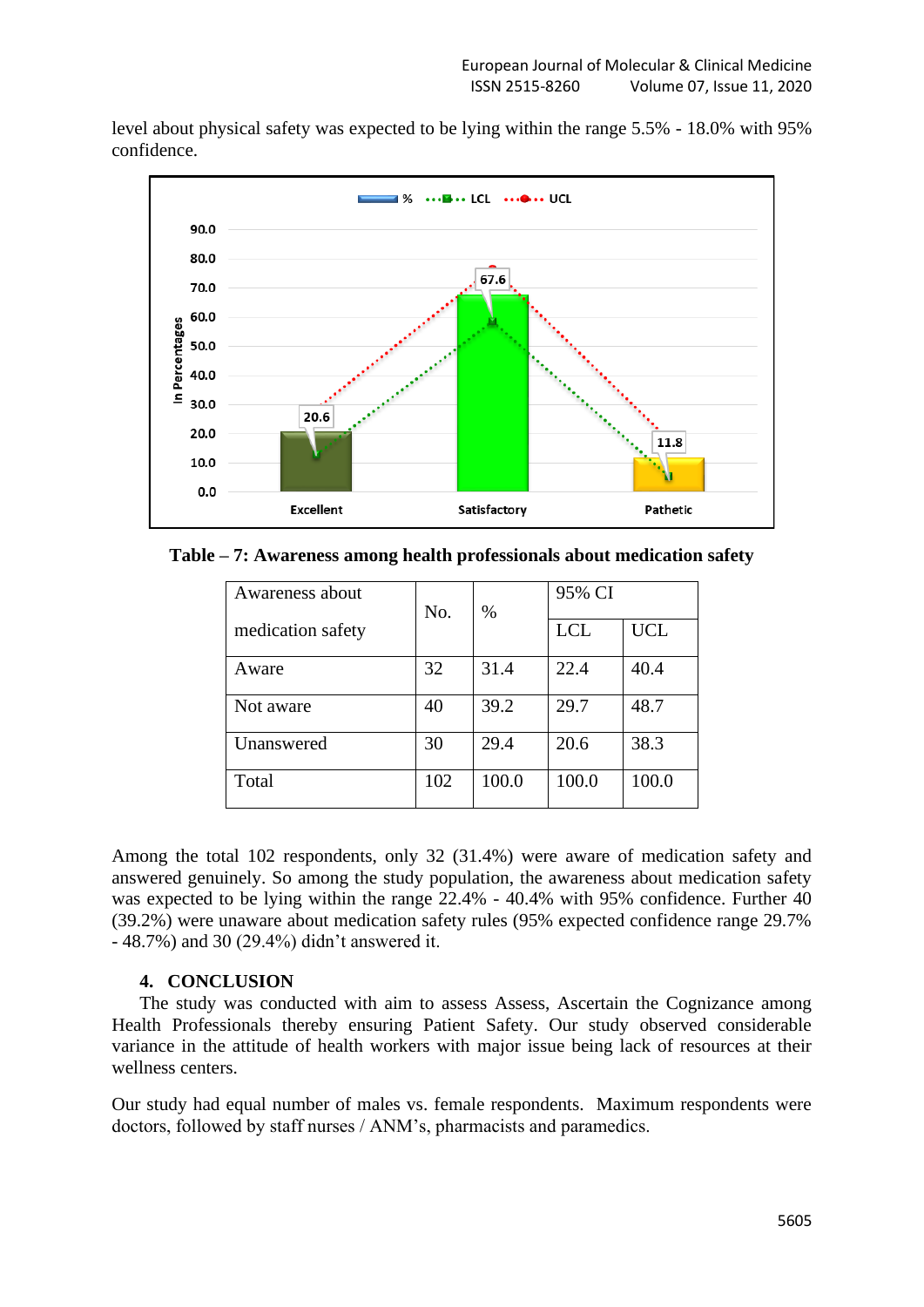Major issues concerning the participants were transport issues (54.9%) followed by the infrastructure issues (19.6%). Other issues encountered were security (11.8%), accommodation (8.8%) and salary (4.9%).

Of all the participants, only (31.4%) were aware about patient safety and answered genuinely. Among the participants the awareness about patient safety was expected to be lying within the range 22.4% - 40.4% with 95% confidence. 39.2% of the participants were unaware about patient safety rules (95% expected confidence range 29.7% - 48.7%) whereas 29.4% participants did not answer the question.

Only 20.6% of participants had excellent awareness about physical safety. Furthermore, 67.6% had satisfactory awareness about physical safety. Among the study population the awareness of satisfactory level about physical safety was expected to be lying within the range 58.6% - 76.7% with 95% confidence. However, 11.8% participants had pathetic awareness about physical safety, the awareness of pathetic level about physical safety was expected to be lying within the range 5.5% - 18.0% with 95% confidence.

Out of all participants, only 31.4% were aware about medication safety and answered genuinely. Among the study population the awareness about medication safety was expected to be lying within the range 22.4% - 40.4% with 95% confidence. Furthermore 39.2% were unaware about medication safety rules (95% expected confidence range 29.7% - 48.7%) and 29.4% participants didn't answer the question.

49.0% of respondents were aware about infection control/biomedical waste. So, among the study population the awareness about infection control/biomedical waste was expected to be lying within the range 39.3% - 58.7% with 95% confidence. Furthermore 21.6% were unaware about infection control/biomedical waste (95% expected confidence range 13.6% - 29.6%) and 29.4% didn't answered the question.

Of all he respondents, 37.3% were aware about patient safety and medical error. So, among the study population the awareness about patient safety and medical error was expected to be lying within the range 27.9% - 46.6% with 95% confidence. 33.3% were unaware about patient safety and medical error overall (95% expected confidence range 24.2% - 42.5%) and 29.4% participants didn't answer the question. Conclusively the awareness about patient safety and medical error was below 50% in the study population.

Therefore, it was observed that awareness about patient safety was lacking and avoidable error in patient management was high. This study pointed out major issues faced by the healthcare staff at peripheral level.

It is recommended that major changes in policy should be done so as to improve patient safety and periodic training should be given to health workers to improve overall healthcare and reduction of avoidable errors.

# **REFERENCES**

- 1. Last JM, Wallace RB (editor) Maxcy Rosenaue-Last public health and preventive medicine- 13th ed. Connecticut Appleton & Lange 1992 page 1066-8.
- 2. Willson RN. The social structure of a general hospital in medicine and society. The annals of the American Academy of Political and social sciences. 1963;346:67
- 3. WHO technical report series No 261, 1963
- 4. Park K Park's text book of preventive and social medicine 20th ed. Jabalpur, Banarsidas Bhanot. 2009